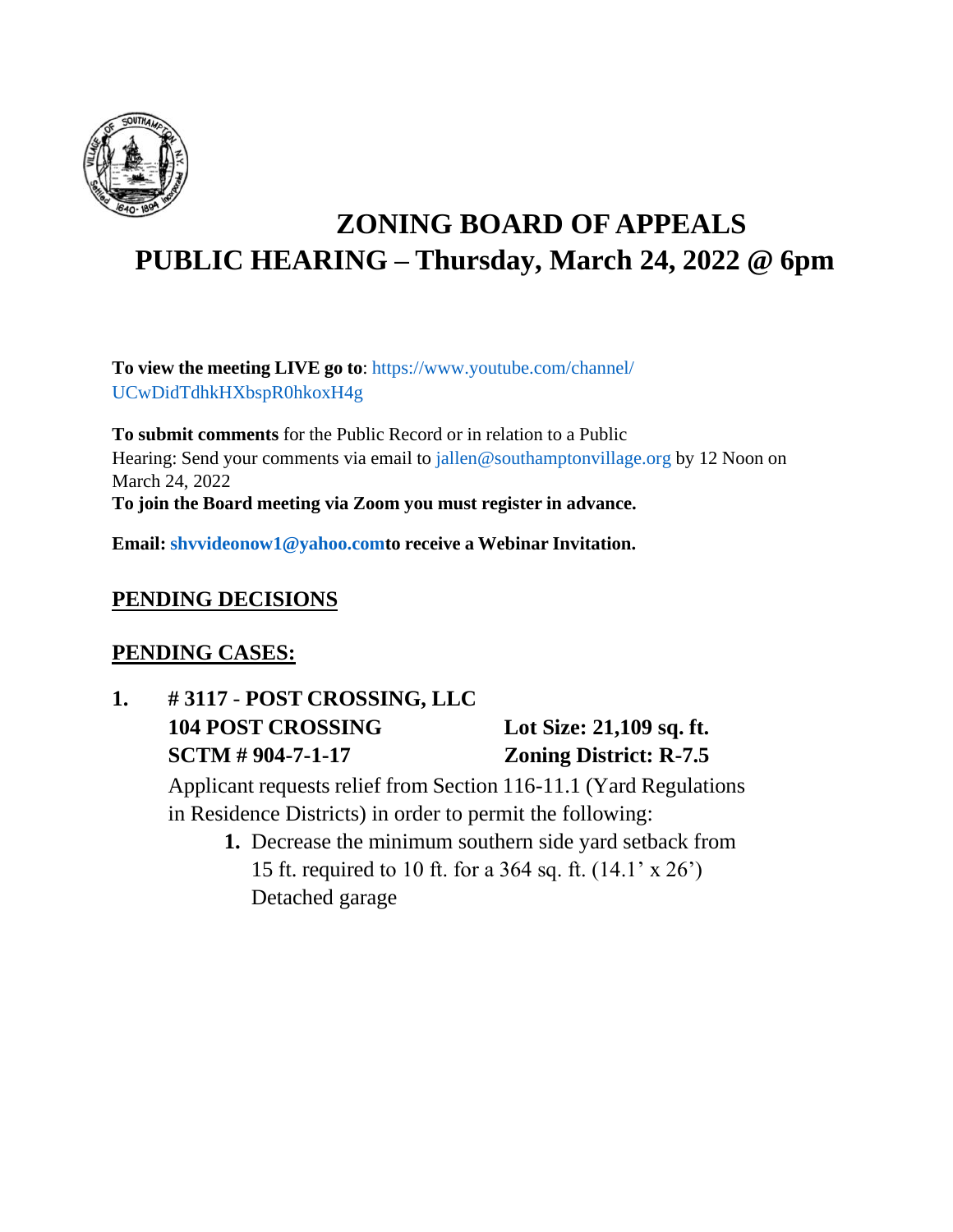## **2. # 3104 - TOWN & VILLAGE OF SOUTHAMPTON 51 POND LANE Lot Size: 34,970 sq. ft. SCTM # 904-14-3-16 Zoning District: R-20 ADJOURNED PENDING ARB; SEQRA DETERMINATION ADOPTED BY PLANNING BOARD**

Applicant requests relief from Section 116-9A(b)[1](Accessory Structure Not to Exceed 520 sq. ft.), Section 116-9A(d) (Accessory Structure Not to Exceed 16 ft. In Height), Section 116-9A(3) (Accessory Buildings Not to be Placed Within Front Yard), Section 116-9A(1)(e)(No Cellars in Accessory Buildings) in order to:

- 1. Increase the maximum size of an accessory structure from 520 sq. ft. permitted to 570 sq. ft.; and
- 2. Decrease the minimum eastern front yard setback on Pond Lane for an accessory structure from 50 ft. required to 36.9 ft.; and
- 3. Increase the maximum height of an accessory structure from 16 ft. permitted to 24 ft.; and
- 4. Allow a cellar in an accessory structure for a 570 sq. ft.  $(15 \times 38^{\circ})$
- 5. Decrease the minimum access driveway from 24 ft. required to 20 ft.

### **3. #3116 - OX HOUSE 1000, LLC 375 OX PASTURE ROAD Lot Size: 81,203 sq. ft SCTM # 904-11-3-31 Zoning District: R-120**

Applicant requests relief from Section 116-11.1C(1)(Minimum Distance From Street For Accessory Buildings) in order to:

> **1.** Decrease the minimum northern front yard setback on Marylea Drive from 90 ft. required to 50 ft.  $40$  ft. for a 5,712 sq. ft. (50' x 111') sunken tennis court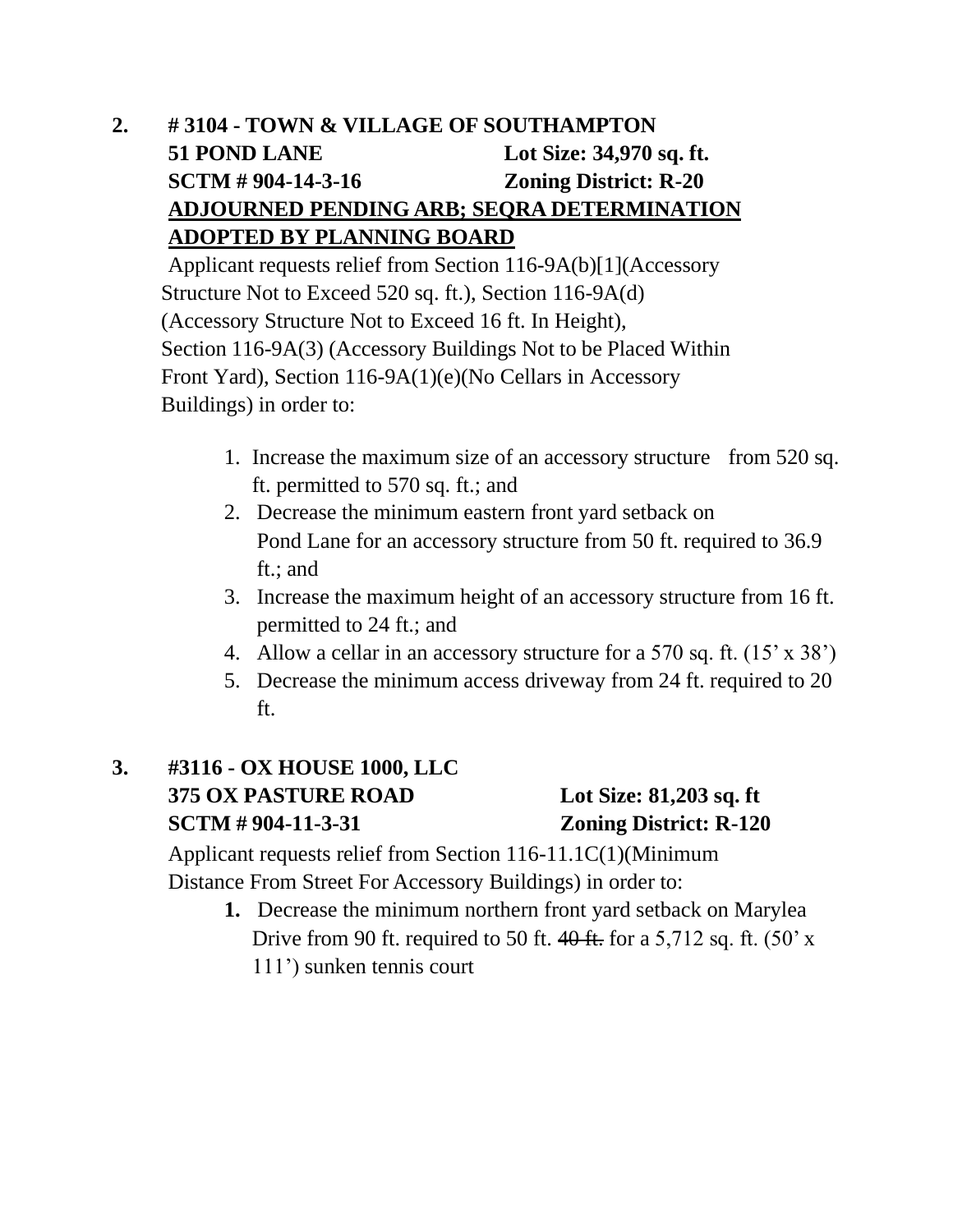## **4. # 3125 - MICHAEL & KATHLEEN ANDERSON 41 VAN BRUNT STREET Lot Size: 13,009 sq. ft. SCTM # 904-8-2-18 Zoning District: R-7.5 APPLICANT REQUESTS ADJOURNMENT TO MAY 26, 2022**

Applicant requests relief from Section 116-11.1 (Yard Regulations in Residence Districts), Section 116-11.2 (Lot Coverage) and Section 116.17.1 (Maximum Floor Area of Dwelling) in order to:

- 1. Decrease the minimum southern front yard setback on Van Brunt Street from 30 ft. required to 26.7 ft. (22.9 ft. to existing)
- 2. Decrease the minimum western side yard setback from 15 ft. required to 7.8 ft. (23.5 ft. to existing)
- 3. Increase the maximum gross floor area from 2,794 sq. ft. permitted to 3,968 sq. ft. (3,328 sq. ft. existing) for a 640 sq. ft. (16' x 40') one-story addition.

## **5. # 3127 - HAMPTON VILLAGE, LLC 220 HAMPTON ROAD Lot Size: 31,324 sq. ft. SCTM # 904-7-5-41.4 Zoning District: HRO APPLICANT REQUESTS ADJOURNMENT TO APRIL 12, 2022**

Applicant requests Special Exception under Section 116-5D (Table of Use Regulations for Business Districts) and relief from Section 116-5E (Table of Dimensional Regulations for Business Districts) in order to:

1. Allow a Special Exception Use for a Single-Family Residence in the Hampton Road Office (HRO) Zone;

2. Increase the lot coverage for a 2-story building from 2,000 sq. ft. permitted to 4,479 sq. ft.; and

Increase the floor area for a 2-story building from 4,000 sq. ft. to 4,676 sq. ft. for a proposed 4,676 sq. ft. single-family home

3. Decrease the minimum southern rear yard setback from 20 ft. required to 15 ft. for a 516 sq. ft. pool house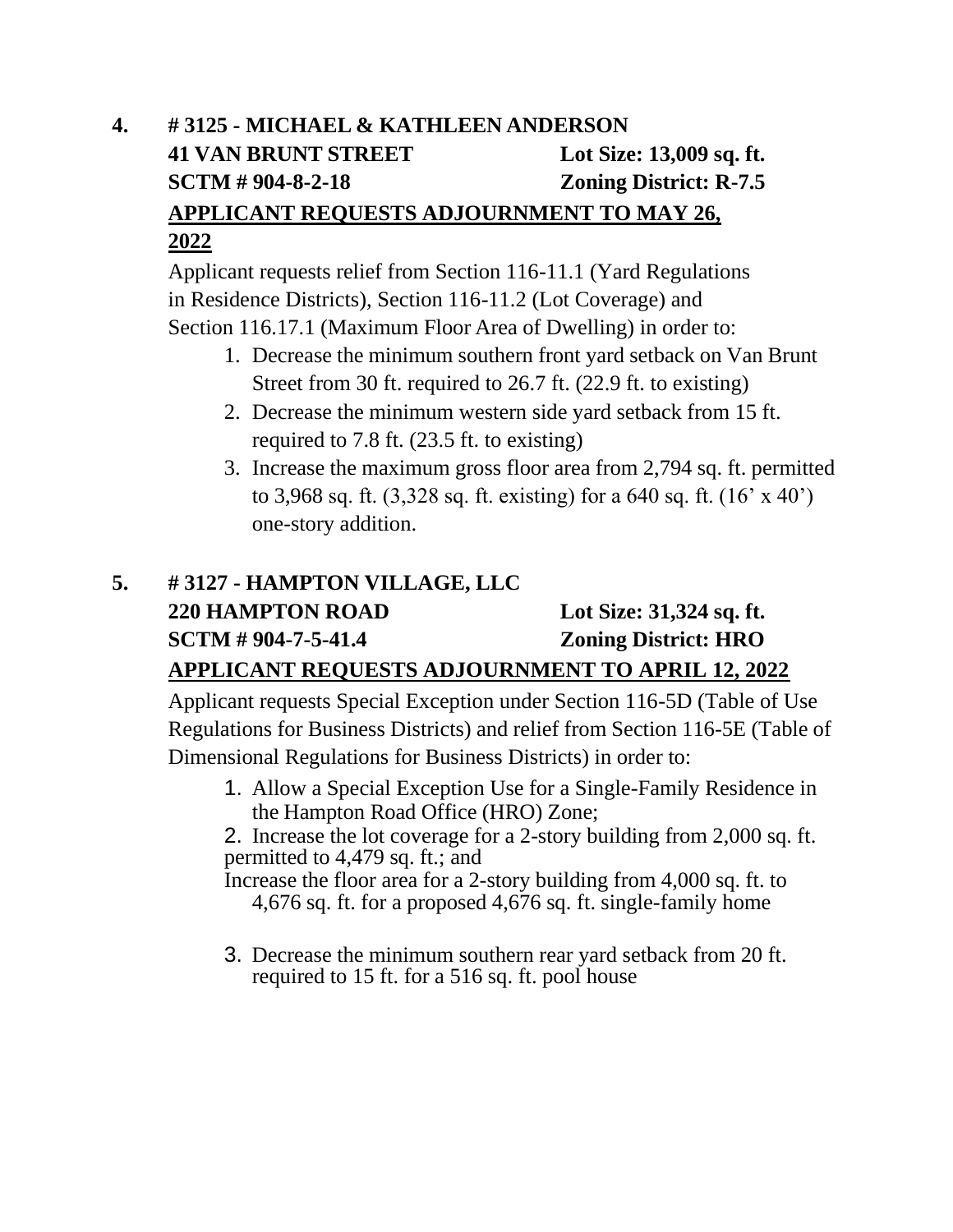#### **1. # 3132 - LEE KRUTER 370 GREAT PLAINS LANE Lot Size: 70,785 sq. ft. SCTM 904-12-2-4** *Zoning District: R-120*

Applicant request relief from Section 116-11 (Side Yard Setback) in order to:

1. Decrease the west side yard setback from 30 ft. required to 13.5 ft for a proposed 17'5.5" x 28'10" pergola; and

Applicant request a wetlands (natural resource) special permit pursuant to 116-19.2 (Wetlands) in order to:

- 2. Allow regulated activity within wetland setbacks for:
	- a. A proposed sanitary system to be located set back 138 ft. from wetlands where 200 ft. is required. (95.5 ft. existing); and
	- b. A proposed 4,600 sq. ft. 2-story single family dwelling to be located set back 38.4 ft from wetlands where 150 ft is required (30 ft. existing); and
	- c. An existing swimming pool to remain set back 79.9 ft. from wetlands where 150 ft. is required; and
	- d. An existing pool terrace to remain set back 75 ft. from wetlands where 150 ft. is required; and
	- e. A proposed 17'5.5" x 28'10" pergola to be located set back 108.2 ft. from wetlands where 150 ft. is required; and
	- f. A proposed outdoor kitchen to be located set back 100 ft. from wetlands where 150 ft. is required; and
	- g. A proposed generator to be located set back 32 ft. from wetlands where 150 ft. is required; and
	- h. A proposed new driveway gate to be located set back 120 ft. from wetlands where 150 ft. is required (125 ft. existing)
	- i. A proposed new driveway to be located set back 77 ft. from wetlands where 125 ft. is required (77 ft. existing); and
	- j. A proposed drywell to be located set back 56.6 ft. from wetlands where 125 ft. is required.
	- k. A proposed geothermal well system to be located set back 100 ft. from wetlands where 125 ft. is required.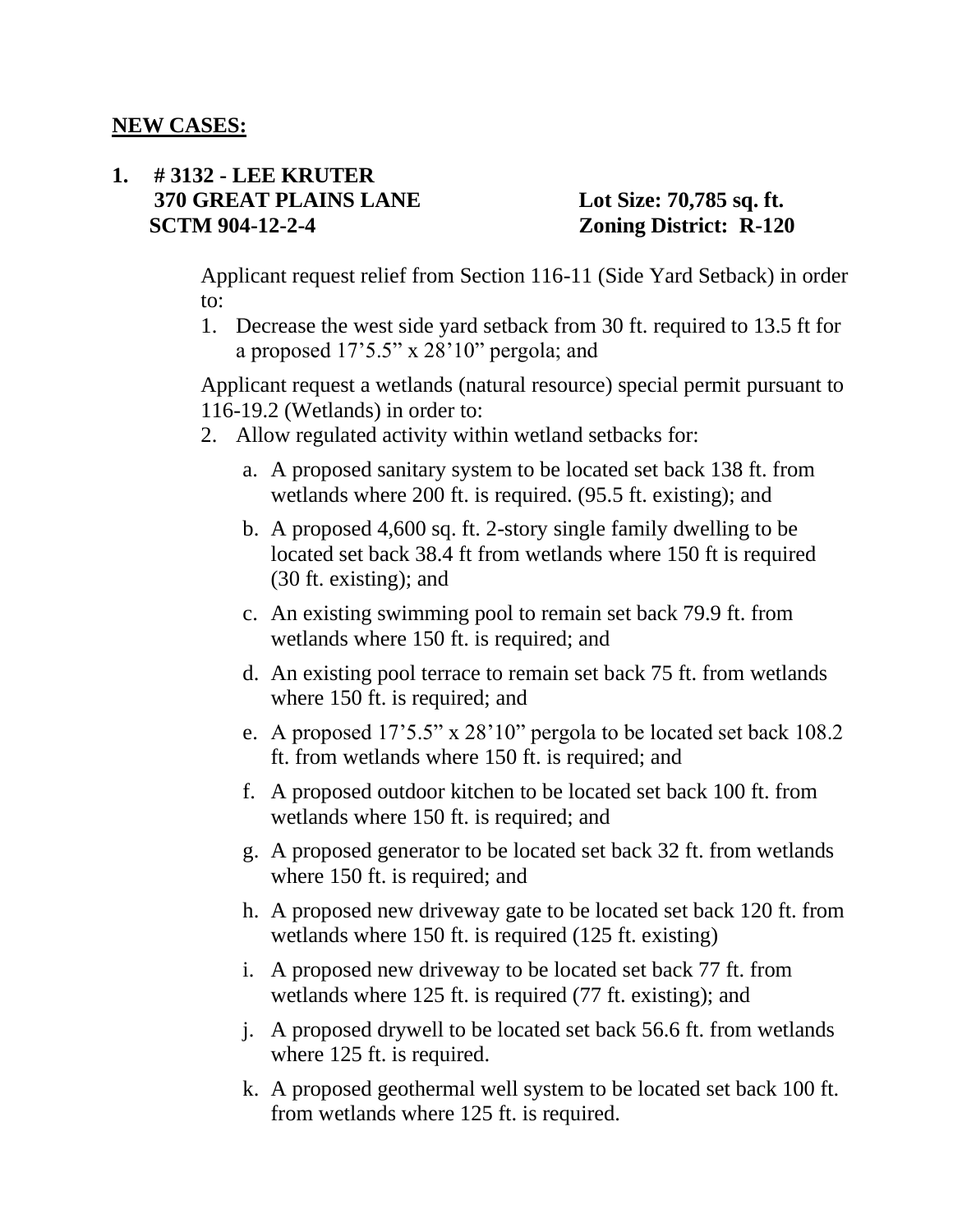### **2. # 3110 - NORTH MAIN LLC 54 NORTH MAIN STREET Lot Size: 72,740 sq. ft. SCTM: 904-5-5-8 Zoning District: R-20 & R-7.5**

Applicant requests relief from Section 116-11 (Lot Width), and Section 116-11 (Side Yards) for a two-lot subdivision in order to:

- 1. Decrease the south side yard setback from 23.02 ft. required to 18 ft. (18 ft. existing); and
- 2. Decrease the north side yard setback from 23.02 ft. required to 6.4 ft. (6.4 ft. existing); and
- 3. Decrease the total side yard setback from 57.54 ft. required to 24.4 ft. (24.4 ft. existing) for proposed lot #2; and
- 4. Decrease the minimum lot width at the street line from 40 ft. required to 0 (Zero) ft. proposed (143.85 ft. existing) for proposed lot #1

#### **3. # 3129 - GARY LIPPS & PAUL ZAJKOWSKI 148 PELLETREAU STREET Lot Size: 23,326 sq. ft. SCTM: 904-8-2-43.2 Zoning District: R7.5**

Applicant requests relief from Section 116-12E (Pyramid Law) and Section 116-11 (Side Yard) in order to:

- 1. Pierce the sky plane by an additional 188 cu. ft. (245 cu. ft. existing); and
- 2. Decrease the west side yard setback from 15.8 sq. ft. required to 9.1 sq. ft. (8.4 ft. existing) for an expansion of an existing dormer.